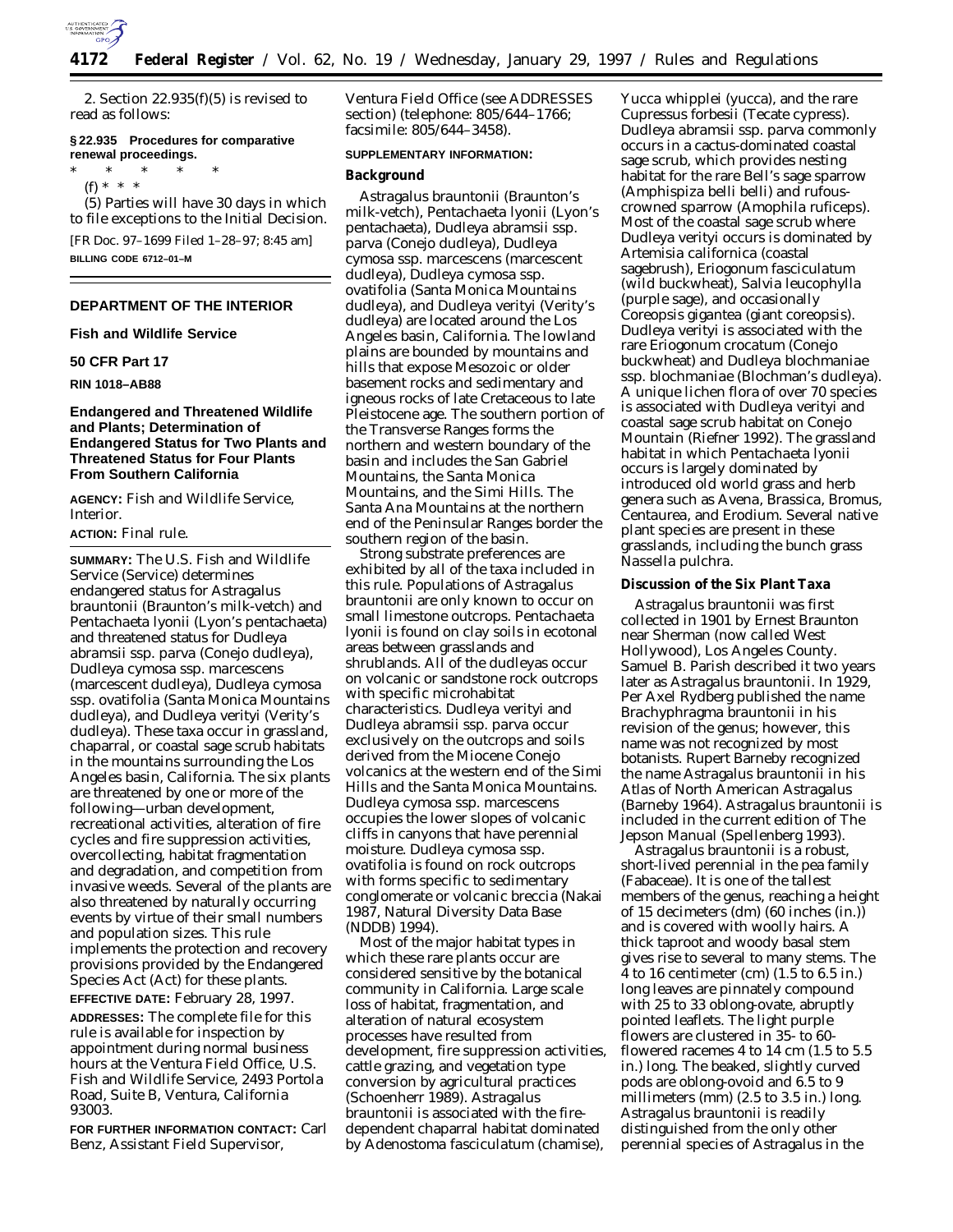area, *A. trichopodus*, by being woolly as opposed to strigose (covered with sharp, stiff-appressed hairs) or glabrous (without hairs), and by having twochambered rather than one-chambered pods (Barneby 1964).

*Astragalus brauntonii* is considered a limestone endemic; the only populations not found on limestone are on down-wash sites (seed drift following a fire event), an occurrence along the edge of a fire road in Monrovia, and at a location in Chino Hills (Sampson 1985) where the substrate type is unknown. Surveys for *A. brauntonii* during post-fire floristic inventories within its known distribution on substrates other than limestone have, to date, failed to indicate its presence on non-limestone soils. The potential occurrence of *A. brauntonii* on non-limestone soils should not be discounted; however, it is quite conspicuous and would be easily detected. Limestone outcrops are extremely rare within the limits of the known distribution of *A. brauntonii*.

Fire is a natural requirement for the survival of this species. The natural frequency of fire in the habitat of *Astragalus brauntonii* is unknown, but estimates range between 20 to over 100 years with an average of 70-year intervals (Minnich 1989, O'Leary 1990). Higher fire frequencies have resulted from increasing human populations in southern California, mostly in the form of arson-caused fires. This species has a life span of 2 to 3 years, and depending on fire interval, a given population is visible only once in 20 to 50 or more years.

*Astragalus brauntonii* is currently known from four general areas in Ventura, Los Angeles, and Orange counties. One population is found along the south slope of the Simi Hills of eastern Ventura and western Los Angeles counties. Two occurrences (one population) are known from Santa Ynez Canyon in the Santa Monica Mountains, Los Angeles County, which probably represents the type locality from above Sherman (now West Hollywood). Two occurrences (one population) are known from Coal and Gypsum Canyons in the Santa Ana Mountains, Orange County (NDDB 1994). Eight individuals were reported during the preparation of the Cloverleaf Canyon Specific Plan for the area in 1983 (J. Bitterly, biologist, Planning Consortium, *in litt.*, 1992) near where historical collections were made south of Clamshell Canyon, north of Monrovia in Los Angeles County.

Because reproduction of *Astragalus brauntonii* is stimulated by fire events, the total number of individuals varies with current fire cycles. The largest

known population ever recorded was approximately 400 individuals (Orange County) in 1985 following a fire in 1982. No plants remain there today. Nearby habitat for *A. brauntonii* in the Cleveland National Forest was surveyed by endangered plant specialists from the Rancho Santa Ana Botanic Garden, but no plants were found (Mistretta 1992). The remaining populations contain no more than approximately 20 to 30 individuals and the current total number of individuals is estimated to be fewer than 100. The seed bank for *A. brauntonii* may have the capability of generating approximately 1,000 individuals in 4 highly subdivided populations.

Most of the habitat of *Astragalus brauntonii* is on private land in areas with expanding development. Four public agencies, the California Department of Parks and Recreation (DPR), the Conejo Open Space Conservation Agency (COSCA), the Rancho Simi Parks and Recreation District, and the National Park Service (NPS), have small colonies within their jurisdictions that may not be viable. All of the protected habitat occurs in the immediate vicinity of urban development. *Astragalus brauntonii* is threatened by direct loss from urban development, fragmentation of habitat and reduced capabilities for sustained ecologic processes, fragmented ownership of single populations resulting in different landscape treatments, alteration in fire cycles, and extinction from naturally occurring events due to small population sizes and low numbers of individuals (Mistretta 1992, NDDB 1994).

The name *Pentachaeta lyonii* (Lyon's pentachaeta) was first published by Asa Gray in 1886 (Van Horn 1973) based on a plant collected by William Lyon ''near Palos Verdes Mountain'' in Los Angeles County. David Keck (1958) renamed the plant *Chaetopappa lyonii*, which was subsequently recognized by Munz (1959). *Pentachaeta* is recognized as the accepted genus name based on a monograph on the taxonomic status of *Pentachaeta* and *Chaetopappa*, in which comparisons of morphology, anatomy, and breeding systems demonstrated that the two genera are not closely related (Van Horn 1973).

*Pentachaeta lyonii* is a 6 to 48 cm (2.4 to 18.9 in.) tall annual in the aster family (Asteraceae) with yellow flowers that bloom in late spring (April to June). It is distinguished from other members of the genus by its hairy phyllaries, larger numbers of pappus bristles, and its reddish branches originating from the upper portion of the plant. The corollas of the ray flowers are typically

curled and the leaves are narrowly linear with ciliate margins (Van Horn 1973). There are no other members of the genus in the region.

*Pentachaeta lyonii* occupies pocket grassland sites that intergrade with shrublands, and the edges of roads and trails. Species typically associated with *P. lyonii* include *Chorizanthe staticoides* (turkish rugging), *Calochortus catalinae* (Catalina mariposa lily), *Nassella pulchra* (purple needle-grass), and annual members of the phlox family (Polemoniaceae) (Thomas and Danielsen 1984). Habitat of P. lyonii is characterized by a low percentage of total plant cover and exposed soils with a microbiotic crust (Belnap 1990), partially assisting in reducing competition with other species. Rodents (*Perognathus* spp. and *Peromyscus* spp.) and harvester ant colonies (*Pogonomyrex* spp.) also control the density of associated vegetation (Thomas and Wishner 1988).

There are very few collections of *Pentachaeta lyonii;* the majority were made around the turn of the century and from locations where the species has been extirpated, including Palos Verdes Peninsula and Santa Catalina Island.

The first record from the Santa Monica Mountains dates from 1926 from an unknown location in the Malibu Hills (NDDB 1994). It was not until 1964, when Peter Raven was collecting for the 1966 *Flora of the Santa Monica Mountains* that *P. lyonii* was again documented from the Santa Monica Mountains (P. Raven, *in litt.,* 1964). That population has since been extirpated by conversion to agriculture (NDDB 1994). David Verity discovered the easternmost population of *P. lyonii* in the Santa Monica Mountains at Stunt Ranch in 1977 (NDDB 1994).

*Pentachaeta lyonii* is currently known from five population units in the Santa Monica Mountains and the western Simi Hills, a distance of approximately 32 kilometers (km) (20 miles (mi)), distributed in a highly fragmented landscape. The East unit consists of 1 occurrence with 4,000 individuals; the Mulholland crest unit has 3 occurrences with 1,200 individuals; the Central unit has 7 occurrences with 28,000 individuals; the Conejo Ridge unit has 7 occurrences with 2,900 individuals; and the North unit has 4 occurrences with 1,000 individuals. Five of these occurrences are known to exist on public lands managed by the NPS, the Las Virgenes Municipal Water District, and COSCA. Since publication of the proposed rule, three occurrences on public lands (Stunt Ranch, Malibu Creek State Park, and Arroyo Sequit) appear to have become extirpated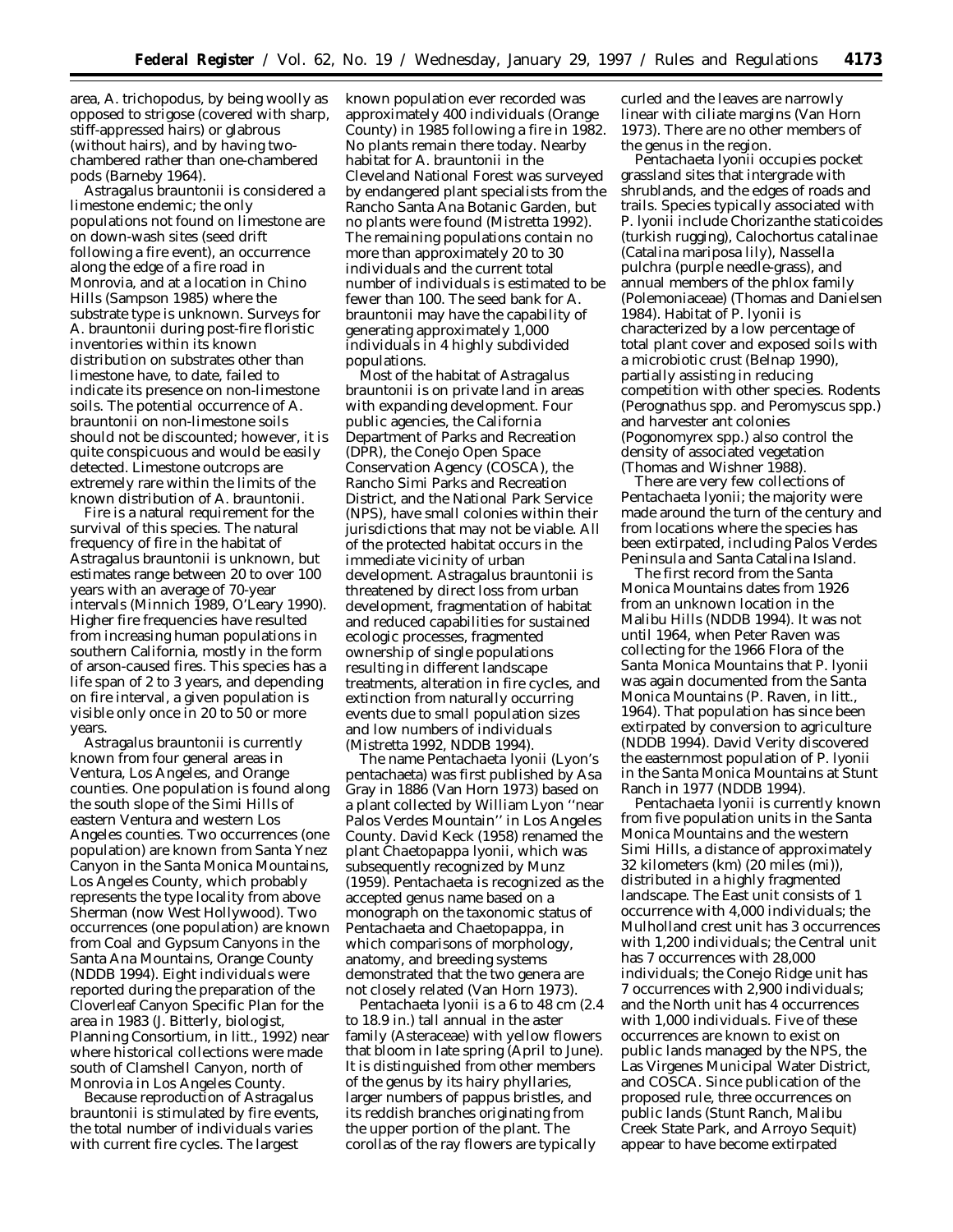(NDDB 1994). The remaining locations are on privately owned land, most with active primary and secondary threats from existing or proposed development. Primary threats include those that eliminate populations during construction. Secondary threats include the influence of the project on the surrounding environment in the form of local disturbance facilitating the introduction of competitive weeds and alteration of ecosystem processes. Other sites containing potential habitat for *P. lyonii* are limited, reducing the likelihood of finding additional unthreatened and viable populations of this species.

In southern California, dudleyas or live-forevers (*Dudleya*) are succulent, rosette-forming perennial plants in the stonecrop family (Crassulaceae). Members of this genus frequently inhabit rocky soils or rock outcrops, both along the coast and in interior mountain ranges. The Santa Monica Mountains represent one of the most diverse concentrations of the genus. Because of the patchy and limited distribution of such habitats within other plant community types, many species of *Dudleya* tend to be highly localized in their distribution.

*Dudleya abramsii* ssp. *parva* (Conejo dudleya) was first described in 1923 as *D. parva* by Joseph Rose and Anstruther Davidson (Moran 1948) based on a cultivated collection made a year earlier by Mrs. J. H. Bullard from the Conejo Grade in Ventura County. No further mention was made of the plant in other regional floras for several decades, although Munz listed *D. parva* as a synonym of *Echeveria lanceolata* in 1935 (Moran 1948). In 1960, Reid Moran recognized *D. parva* in his treatment of the genus (Moran in Jacobsen 1960), and it was subsequently also recognized by Munz in his *Flora of Southern California* (1974). Jim Bartel (1991) published the combination *D. abramsii* ssp. *parva,* based on similar floral features between *D. parva* and *D. abramsii.*

*Dudleya abramsii* ssp. *parva* forms a rosette of oblanceolate leaves that are 1.5 to 4 cm (0.6 to 1.6 in.) long, 3 to 6 mm (1.2 to 2.4 in.) wide, and that, unlike most taxa in the subsection *Dudleya,* wither by early summer. The inflorescence is 5 to 18 cm (2 to 7.1 in.) long, tipped with pale yellow flowers that are often flecked with red on the keel. The roots are constricted at irregular intervals (Munz 1974). *Dudleya abramsii* ssp. *parva* is distinguished from other local *Dudleya* taxa by its flower color, root constrictions and withering leaves.

*Dudleya abramsii* ssp. *parva* is known only from the western terminus of the Simi Hills west along the Montclef Ridge to the Conejo Grade, a distance of approximately 16 km (10 mi). There are only 11 reported populations, with numbers of individuals varying from a few thousand at one population to as few as 25. The majority of the populations number in the hundreds of individuals. *Dudleya abramsii* ssp. *parva* grows at the base of scattered rock outcrops of the Conejo volcanics in grassland and coastal sage scrub habitats. A portion of the plant's habitat is on lands designated as ''open space'' by COSCA; the remaining habitat is privately owned. Threats to this taxon include recreational activity (hiking and equestrian use), urban development, fire management and suppression activities, and collection (NDDB 1994, Skinner and Pavlik 1994).

*Dudleya cymosa* was first described by Charles Antoine Lemaire in 1858 as *Echeveria cymosa* based on a collection sent to him by the Belgian horticulturalist Louis de Smet; however, the type locality is unknown and the type specimen has been lost (Moran 1951, Nakai 1987). In 1903, Britton and Rose renamed the taxon *Dudleya cymosa* (Moran 1951). *Dudleya cymosa* includes seven subspecies that range throughout California in the Sierra Nevada, Coast Ranges, Transverse Ranges, and the northern portion of the Peninsular Ranges; however, the two subspecies discussed in this rule have restricted distributions.

*Dudleya cymosa* ssp. *marcescens* (marcescent dudleya) was first observed by Charlotte Hoak in 1932 in Little Sycamore Canyon in the Santa Monica Mountains (Rooksby 1936). However, the plant was not described until 1951 by Moran, based on a specimen that he collected in 1948 at the same location (Moran 1951, 1957).

*Dudleya cymosa* ssp. *marcescens* is distinguished from other subspecies of *D. cymosa* by the habit of the rosette leaves withering in the summer. The rosette leaves are 1.5 to 4 cm (0.6 to 1.6 in.) long and 5 to 12 mm (2.0 to 4.7 in.) wide; the caudex is 2 to 7 mm (0.8 to 2.8 in.) thick; floral stems are 4 to 10 cm (1.6 to 4 in.) tall; corollas are bright yellow to yellow with red markings to bright red (Munz 1974). This subspecies typically occurs on the lower reaches of sheer volcanic rock surfaces and canyon walls adjacent to perennial streams. In most locations, the topographic relief has precluded soil formation; therefore, this taxon may be the only vascular plant in a microhabitat otherwise dominated by mosses and lichens (NDDB 1994).

*Dudleya cymosa* ssp. *marcescens* is known from seven occurrences in the Santa Monica Mountains, from Hidden Valley to Malibu Creek State Park, a distance of 24 km (15 mi). Estimates of the number of individuals at each occurrence are between 50 and 200 plants; the total number of individuals is estimated to be less than 1,000. The microhabitat requirements of the plant limit the possibility that any additional large populations will be found. Half of the populations occur on lands owned and managed by the DPR; two locations are managed by the NPS—one on an administrative easement where the landowner has drastically altered the native vegetation (pine plantings in a cleared oak grove), and another in an area that receives unsupervised recreational use (boulder hopping and rock climbing). The remaining populations are on lands in private ownership, several of which are threatened by development (Skinner and Pavlik 1994, NDDB 1994). On DPR and NPS lands, the plant is threatened by recreational use, particularly rock climbing, foot traffic, collection, and fire (Skinner and Pavlik 1994, NDDB 1994).

The distinct variation in *Dudleya cymosa* ssp. *marcescens* between sites has been commented upon (Mark Dodero, graduate student, San Diego State University, pers. comm., 1992). Nakai believes that a small population at Rattlesnake Canyon in Santa Barbara County shares characteristics with this subspecies (Kei Nakai, pers. comm., 1992). Bartel (*in litt.*, 1992b) has made a tentative determination of *D. cymosa* ssp. *marcescens* for a population in the Santa Ana Mountains, Orange County. Daryl Koutnik, who has also studied the systematics of these taxa, questions these determinations (J. Schwarze, *in litt.*, 1993). If these additional populations prove to be *D. cymosa* ssp. *marcescens,* they are unlikely to alter the status of this subspecies due to the threats and limited population numbers in the Santa Monica Mountains.

*Dudleya cymosa* ssp. *ovatifolia* (Santa Monica Mountains dudleya) was first described as *D. ovatifolia* by Britton in 1903 based on a collection made by H.M. Hall the previous year. The type locality is listed as ''Sierra Santa Monica,'' thought to be Topanga Canyon in Los Angeles County (Moran 1951). The species was subsequently recognized as *Cotyledon ovatifolia* and *Echeveria ovatifolia* (Fedde 1904 and Berger 1930 respectively in Moran 1951) when broad generic concepts were applied to the family Crassulaceae. Moran published the new combination *Dudleya cymosa* ssp. *ovatifolia* in 1957.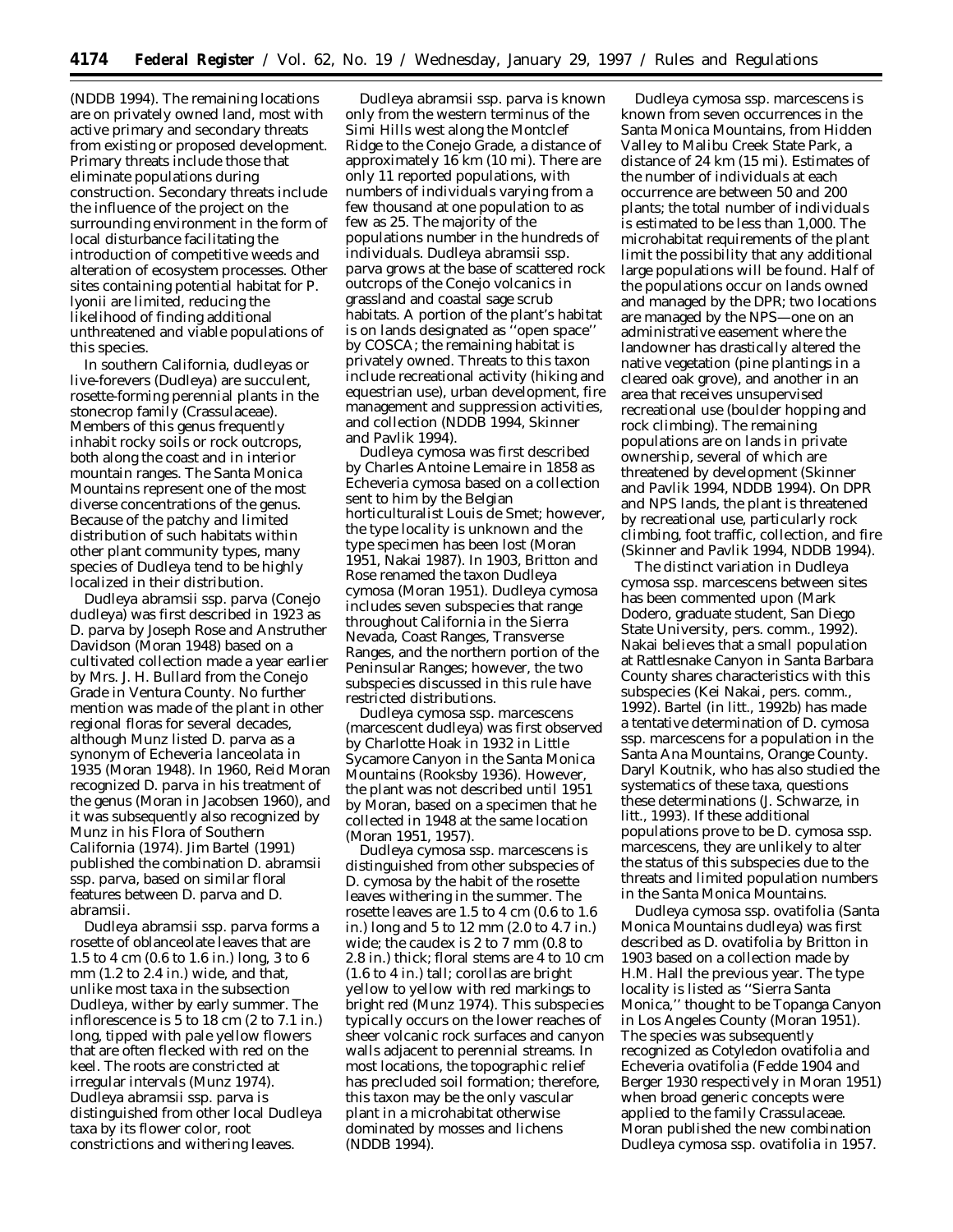In 1983, Nakai considered the plants he found near Agoura, Los Angeles County, to be one of ''two somewhat distinct races'' of *Dudleya cymosa* ssp. *ovatifolia.* The ovate leaves with a maroon underside distinguish the ''Topanga'' race of *D. cymosa* ssp. *ovatifolia* from other *Dudleya,* while the glaucous leaves and lemon-yellow flowers separate the ''Agoura'' race of *D. cymosa* ssp. *ovatifolia* from other local species. Four years later, however, Nakai (1987) published the new combination *D. cymosa* ssp. *agourensis* to refer to ''Agoura'' material. Nakai distinguished the new subspecies from *D. cymosa* ssp. *ovatifolia* by the number and shape of rosette leaves, pedicel length, and degree of spreading in petal apices. Bartel (*in litt.*, 1992a) concluded that these characters were insufficient to warrant taxonomic recognition as a subspecies of *D. cymosa.* As a result, Bartel (1993) lumped *D. cymosa* ssp. *agourensis* with *D. cymosa* ssp. *ovatifolia* in his revision of the genus for *The Jepson Manual.* For the purposes of this rule, *Dudleya cymosa* ssp. *ovatifolia* includes *D. cymosa* ssp. *agourensis* as described by Nakai.

Like many *Dudleya* taxa, *D. cymosa* ssp. *ovatifolia* has rosette leaves that are evergreen rather than withering in the summer. Leaves are 2 to 5 cm (0.8 to 2 in.) long and 1.5 to 2.5 cm (0.6 to 1 in.) wide; floral stems are 4 to 15 cm (1.6 to 6.0 in.) tall; corollas are pale yellow (Munz 1974). *Dudleya cymosa* ssp. *ovatifolia* is found scattered along exposed north-facing slopes of the Santa Monica Mountains from near Westlake Village to Agoura, and in deep canyon bottoms along lower Malibu Creek and Topanga Creek. Less than ten occurrences have been reported, each consisting of no more than several hundred individuals. While future surveys may locate additional occurrences of the ''Agoura'' form along the northern slopes of the Santa Monica Mountains, the limited amount of habitat available makes it unlikely that the total number of individuals will exceed several thousand (NDDB 1994).

Material collected by David Verity (pers. comm., 1992) from Modjeska Canyon on the western flank of the Santa Ana Mountains, Orange County, in 1951 was included by Uhl and Moran (1953) in their cytotaxonomic article on *Dudleya* as *D. ovatifolia.* These populations, which are not threatened (U.S. Fish and Wildlife Service (USFWS), *in litt.*, 1996), represent a range disjunction of approximately 100 km (60 mi) to the southeast of the Santa Monica Mountains. Boyd *et al.* (1995) reported that the subspecies in the Santa Ana Mountains was ''[l]ocally common

on north-facing cliffs in chaparral, central Santiago Canyon near Fleming Peak to near the summit of the west slope of Modjeska Peak.'' Co-author Fred Roberts indicated that ''local and restricted, but common where found'' would better describe the distribution (Fred Roberts, USFWS, pers. comm., 1996).

Populations of *Dudleya cymosa* ssp. *ovatifolia* in Malibu and Topanga Canyons occur largely on lands owned and managed by the DPR. One of these populations is relatively inaccessible, however, another occurrence is directly adjacent to private property that has been bulldozed for development access (Suzanne Goode, Resource Ecologist, DPR, Santa Monica Mountains, pers. comm., 1992). Two occurrences are on lands designated as open space by COSCA, while the remaining occurrences in the Santa Monica Mountains are on several privately owned properties zoned for commercial and residential development along the north slope of Ladyface Mountain. A cumulative impacts analysis from an area project proposal shows at least 74 projected proposed or under construction within 6.4 km (4 mi) of the Santa Monica Mountains populations (County of Los Angeles, *in litt.*, 1996). This density of development threatens the habitat of *D. c.* ssp. *ovatifolia.*

*Dudleya verityi* (Verity's dudleya) was originally collected in 1944 by Moran, who treated it as *D. caespitosa.* In their 1966 *Flora of the Santa Monica Mountains,* Peter Raven and Henry Thompson treated it as *D. farinosa.* In 1983, Nakai described it as *Dudleya verityi* (Nakai 1983).

*Dudleya verityi* is unique among *Dudleya* taxa in this rule in that it forms multiple rosettes, as many as 100 to a colony. Rosette leaves are 2 to 5 cm (0.8 to 2 in.) long and 5 to 8 mm (0.2 to 0.4 in.) wide; floral stems are 5 to 15 cm (2 to 5.9 in.) tall; corollas are lemon-yellow with petal tips recurved up to 90 degrees. Nakai (1983) distinguished *D. verityi* from *D. caespitosa* by its much shorter leaves and flowering stems. He separated *D. verityi* from *D. cymosa* ssp. *ovatifolia* by its more elongated caudex, multiple dichotomously branched rosettes, and paler flowers (Nakai 1983, 1987).

*Dudleya verityi* is limited to three populations occurring in a narrow band 6.4 km (4 mi) in length along the lower slopes of Conejo Mountain, from Long Grade Canyon to U.S. highway 101. The northernmost population consists of over a thousand individuals and another is considered abundant in the limited habitat it occupies (Envicom 1992, NDDB 1994). Historically, the lower

slopes of Conejo Mountain have been the site for quarrying of constructiongrade rock. The land is zoned for mineral extraction and there are abandoned, active, and proposed quarry operations within the distribution of *D. verityi.* The majority of the distribution of *D. verityi* is privately owned in a region with rapidly increasing development. Only a small portion of habitat is owned by a public agency (Ventura County Flood Control District).

### **Previous Federal Action**

Federal government action on these six plants began as a result of section 12 of the Endangered Species Act of 1973, which directed the Secretary of the Smithsonian Institution to prepare a report on those plants considered to be endangered, threatened, or extinct. This report, designated as House Document No. 94–51, and presented to Congress on January 9, 1975, recommended *Astragalus brauntonii* and *Dudleya abramsii* ssp. *parva* (as *Dudleya parva*) for threatened status, and *Dudleya cymosa* ssp. *marcescens* and *Pentachaeta lyonii* for endangered status. The Service published a notice in the July 1, 1975, **Federal Register** (40 FR 27823) of its acceptance of the report as a petition within the context of section  $4(c)(2)$  (now section  $4(b)(3)(A)$ ) of the Act, and of the Service's intention thereby to review the status of the plant taxa named therein. The above four taxa were included in the July 1, 1975, notice. The Service published a proposal in the June 16, 1976, **Federal Register** (42 FR 24523) to determine approximately 1,700 vascular plant species to be endangered species pursuant to section 4 of the Act. *Dudleya cymosa* ssp. *marcescens* and *Pentachaeta lyonii* were included in the June 16, 1976, **Federal Register**.

General comments received in regard to the 1976 proposal were summarized in the April 26, 1978, **Federal Register** (43 FR 17909). The Endangered Species Act amendments of 1978 required that all proposals over 2 years old be withdrawn. A 1-year grace period was given to those proposals already more than 2 years old. In the December 10, 1979, **Federal Register** (44 FR 70796), the Service published a notice of withdrawal of the June 6, 1976, proposal along with four other proposals that had expired.

The Service published an updated notice of review for plants in the December 15, 1980, **Federal Register** (45 FR 82480). This notice included *Astragalus brauntonii, Dudleya cymosa* ssp. *marcescens, D. parva,* and *Pentachaeta lyonii* as category 1 candidate species (species for which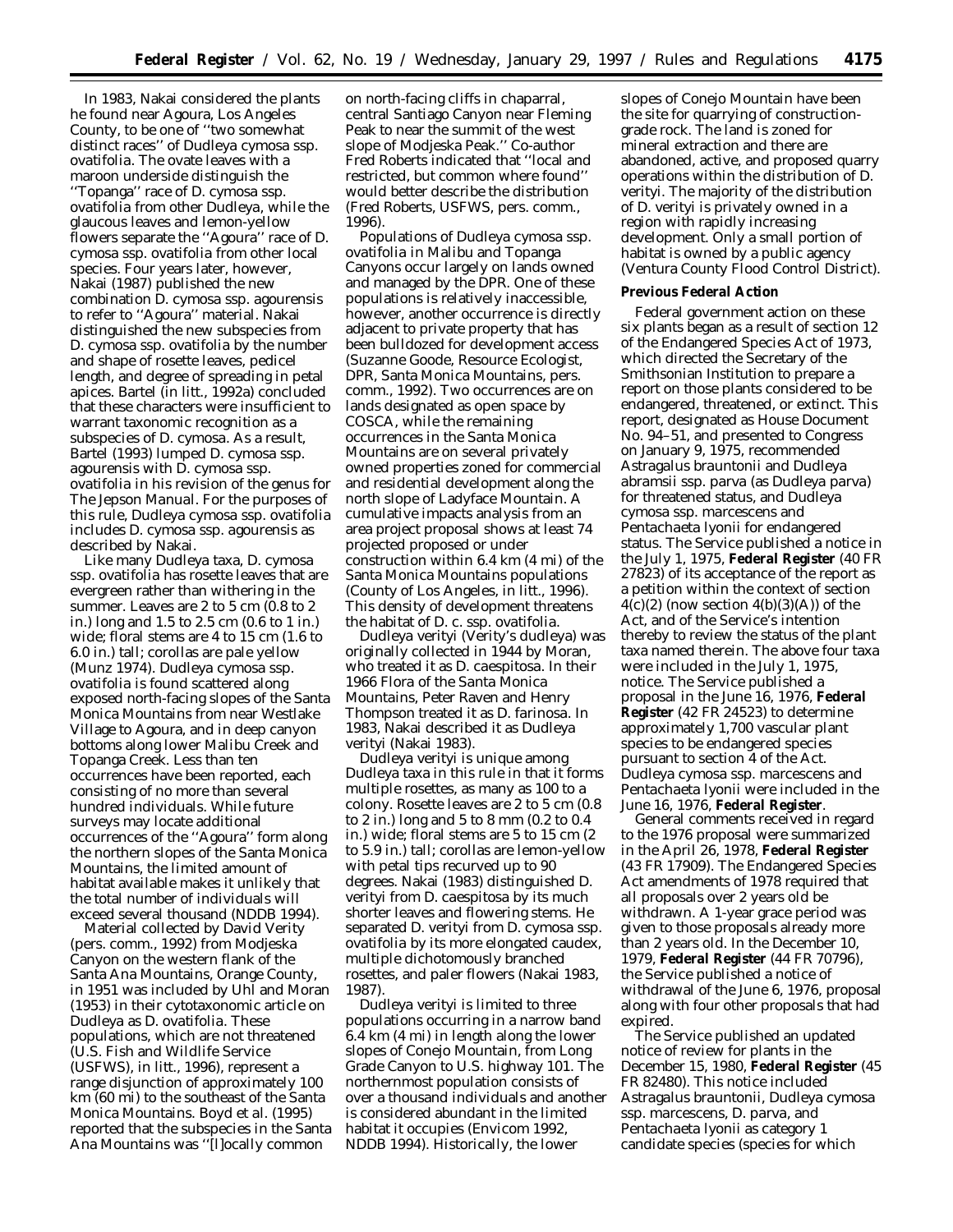data in the Service's possession are sufficient to support proposals for listing). On November 28, 1983, the Service published in the **Federal Register** a supplement to the Notice of Review (48 FR 39526); the plant notice was again revised on September 27, 1985 (50 FR 6184). *Dudleya abramsii* ssp. *parva* (as *D. parva*) was included in the 1983 supplement and the 1985 revision as a category 1 candidate species. *Astragalus brauntonii, D. cymosa* ssp. *marcescens,* and *Pentachaeta lyonii* were included in both of these revisions as category 2 species (species for which data in the Service's possession indicate listing may be appropriate, but for which additional biological information is needed to support a proposed rule). *Dudleya verityi* was included for the first time in the 1983 supplement, and again in the 1985 revision, as a category 2 species. On February 21, 1990 (55 FR 6184), the plant notice was again revised, and *Dudleya parva* and *Pentachaeta lyonii* were included as category 1 taxa, while *Astragalus brauntonii, D. cymosa* ssp. *marcescens,* and *D. verityi* were included as category 2 taxa. *Dudleya cymosa* ssp. *ovatifolia* did not appear in a notice of review. Data gathered during the request for information period were sufficient to determine that proposed listing was warranted. The proposed rule constituted the first Federal action on *D. cymosa* ssp. *ovatifolia.*

Section 4(b)(3)(B) of the Endangered Species Act, as amended in 1982, requires the Secretary to make findings on certain pending petitions within 12 months of their receipt. Section 2(b)(1) of the 1982 amendments further requires that all petitions pending on October 13, 1982, be treated as having been newly submitted on that date. This was the case for *Astragalus brauntonii, Dudleya abramsii* ssp. *parva* (as *D. parva*), *D. cymosa* ssp. *marcescens,* and *Pentachaeta lyonii* because the 1975 Smithsonian report was accepted as a petition. Annually in October of 1983 through 1991, the Service found that the petitioned listing of these taxa was warranted, but that their listing was precluded by other higher priority listing actions. The publication of the proposed rule constituted a warranted finding for these taxa, as well as for *D. verityi* and *D. cymosa* ssp. *ovatifolia.*

On November 30, 1992, the Service published a proposed rule in the **Federal Register** (57 FR 56541) to list *Astragalus brauntonii* and *Pentachaeta lyonii* as endangered and *Dudleya abramsii* ssp. *parva, Dudleya cymosa* ssp. *marcescens, Dudleya cymosa* ssp.

## *ovatifolia,* and *Dudleya verityi* as threatened.

The processing of this final rule follows the Service's listing priority guidance published in the **Federal Register** on December 5, 1996 (61 FR 64475). The guidance clarifies the order in which the Service will process rulemakings following two related events: (1) the lifting, on April 26, 1996, of the moratorium on final listings imposed on April 10, 1995 (Public Law 104–6), and (2) the restoration of significant funding for listing through passage of the omnibus budget reconciliation law on April 26, 1996, following severe funding constraints imposed by a number of continuing resolutions between November 1995 and April 1996. The guidance calls for giving highest priority to handling emergency situations (Tier 1) and second highest priority (Tier 2) to resolving the listing status of the outstanding proposed listings. This final rule falls under Tier 2. At this time there are no pending Tier 1 actions. The Ventura Field Office has confirmed that the overall status of the taxa in this final rule has not improved since publication of the proposed rule.

### **Summary of Comments and Recommendations**

In the November 30, 1992, proposed rule and associated notifications, all interested parties were requested to submit factual reports or information that might contribute to the development of a final rule. A newspaper notice inviting public comment was published in the *Los Angeles Times* on December 11, 1992. The comment period closed on January 29, 1993. Appropriate Federal agencies, State agencies, local governments, scientific organizations, and other interested parties were contacted and requested to comment.

The Service received 17 letters concerning the proposed rule during the comment period, including those of 1 Federal agency, 1 State agency, and 15 individuals or groups. Twelve respondents expressed support for the listing proposal, three opposed it, and two were neutral. Several commenters provided additional information; this information and other clarifications have been incorporated into the final rule. Opposing and technical comments on the rule have been organized into specific issues. These issues and the Service's response to each issue are summarized as follows:

## *Issue 1*

One commenter, citing data from the Natural Diversity Data Base (NDDB),

asserted that the proposed rule did not include substantial information to justify the listing of *Pentachaeta lyonii.*

## *Response*

Under section 4(b)(1)(A) of the Act, the Service must use the best scientific and commercial information available when determining whether a species is endangered or threatened. This listing is based on the best available scientific and commercial information, including literature records, Service fieldwork, communication with field biologists familiar with the species and its threats, local lead agencies, landowners, and NDDB data. Most of the respondent's comments referred only to NDDB information. The Service had access to the data used to enter information into NDDB records and communicated with the field biologists who supplied the data to the NDDB. The Service believes that sufficient evidence of threats to *Pentachaeta lyonii* and the other five taxa is presented in this rule to warrant their protection under the Act. (See ''Summary of Factors Affecting the Species'' below.) The Service maintains that the final decision to list *Pentachaeta lyonii* is based on the best available scientific and commercial information.

### *Issue 2*

One commenter referred to the NDDB's use of the global and state ranking system, stating that *Pentachaeta lyonii* was incorrectly ranked and is actually not rare enough to be considered endangered.

#### *Response*

The Service did not base this listing on the global and state rarity ranking systems used by the NDDB. The evaluation of rarity by the NDDB for the global and state ranking system counts what the NDDB considers to be viable occurrences of species. The ranking system contained only two and possibly four occurrences of *Pentachaeta lyonii* (Susan Cochrane, Division Chief, Natural Heritage Division, California Department of Fish and Game (CDFG), *in litt.*, 1993). The majority of these occurrences are actually small, declining, damaged, and/or experiencing a high level of threat from habitat loss and therefore are not viable in the view of the Service.

#### *Issue 3*

One commenter suggested that the NDDB data for *Pentachaeta lyonii* illustrated the fact that there are numerous populations, the population sizes are large, and the status of the species is improving.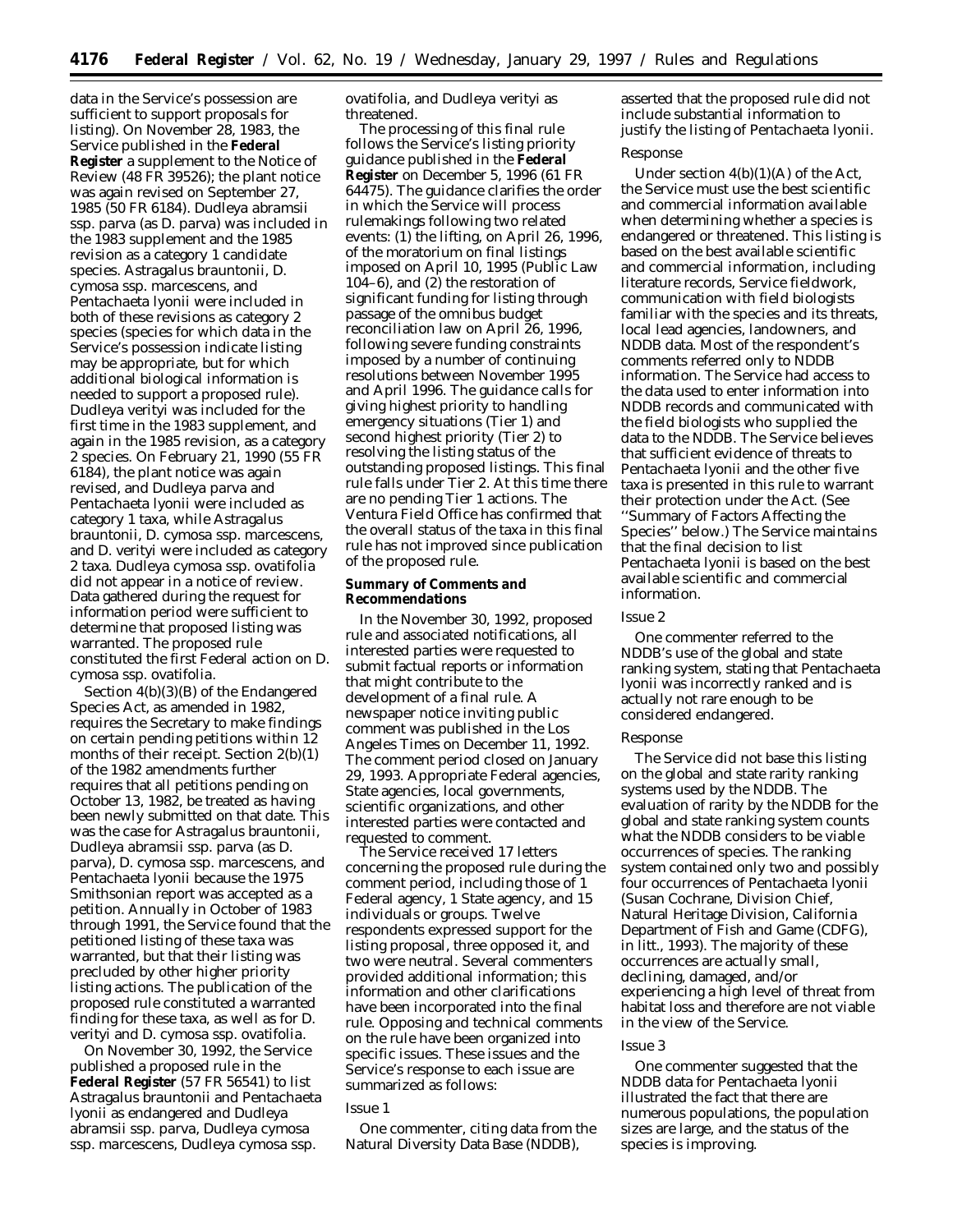## *Response*

The NDDB often includes more than one occurrence number to record a biological population. A single occurrence may encompass multiple property ownerships, resulting in several records of occurrence for a single population. This method of recording a population may provide an artificially high record for the number of biological populations. The text of the rule has been amended to define the distribution of *Pentachaeta lyonii* as occurring in five population units (landscape units or metapopulations), each comprising several colonies. The Service acknowledges that new populations have been discovered in the last two decades; however, the implication that the species' status has improved is in error. The commenter indicated having knowledge of four additional occurrences; however, no information was submitted to the Service to substantiate those claims. The majority of new information on the distribution of *P. lyonii* is a result of early compliance surveys for development proposals. The subsequent project redesigns have been inadequate to protect the habitat for this species, and mitigation measures approved by various local lead agencies have proven inadequate for long-term population viability (C. Wishner, biologist, Envicom Corp., pers. comm., 1994). The majority of information available indicates that populations have declined. Disruptive events, such as direct loss of colonies to development and secondary impacts of disturbance including displacement by non-native weeds, have also resulted in a declining population trend. It is typical for an annual plant species to occur locally in large numbers, where hundreds of thousands of individuals constitute viable populations. The total aggregate number of individuals of *P. lyonii* is less than 50,000; however, the majority of the occurrences each have less than 1,000 individuals. Extinction from naturally occurring events is possible even for the largest known populations of *P. lyonii*. The Service therefore concludes that populations are neither large nor numerous and that the status of the species is declining.

#### *Issue 4*

One commenter asserted that the distribution of *Pentachaeta lyonii* is extensive and may still include the Palos Verdes Peninsula and Santa Catalina Island.

#### *Response*

The Service does not believe that the distribution of this species is extensive. *Pentachaeta lyonii* is a narrowly localized endemic with a highly fragmented and discontinuous distribution in the Santa Monica Mountains and the western Simi Hills. The Service has reviewed the records of historical distribution for the Palos Verdes Peninsula and Santa Catalina Island. The Service has consulted field botanists specifically searching for *P. lyonii* in those locations and determined that the species has been extirpated from those localities (CDFG 1989). The vast majority of habitat in the region of Palos Verdes has been developed, and the open space on Santa Catalina Island has been severely overgrazed and altered by the introduction of nonnative animals and plants.

#### *Issue 5*

One commenter questioned the need to federally list *Pentachaeta lyonii,* stating that the California State Endangered Species Act protects the species.

#### *Response*

The failure of existing regulatory mechanisms, including the California Endangered Species Act, to adequately protect the plant is addressed under Factor D in the ''Summary of Factors Affecting the Species'' section (see below).

## *Issue 6*

Two commenters expressed opinions regarding the ecological function of fire and its importance to the integrity of viable habitat for *Pentachaeta lyonii* and *Astragalus brauntonii.* One commenter stated that prescribed fire is not and will never be a feasible management tool in the Santa Monica Mountains due to the danger to personal property. One commenter questioned the Service's statement that the 15 m (50 ft) buffer zone for rare plant reserves currently required as mitigation for impacts caused by development is inadequate and, therefore, that proposed development constitutes a threat.

#### *Response*

The placement of development adjacent to fire-prone habitats will necessarily require fuels modification. Although the development might not actually remove sensitive plant species during construction, a 15 m (50 ft) buffer falls within the 30 to 60 m (100 to 200 ft) fuels modification zone. The removal of vegetation in the fuels modification zone adversely changes the basic ecological processes that are part of the required habitat of these two species. More information on fire management is presented under Factor

A in the ''Summary of Factors Affecting the Species'' section (see below). Prescribed burns are currently conducted by the fire departments of Los Angeles and Ventura counties within the Santa Monica Mountains and the Simi Hills. A dual purpose plan designed to use prescribed fire for fuels reduction and *Pentachaeta lyonii* habitat management by establishing a fire-safe buffer distance could reduce or eliminate the local threats of habitat modification by local development.

#### *Issue 7*

Two commenters thought that humancaused disturbance of the soil in the habitats of *Astragalus brauntonii* and *Pentachaeta lyonii* was not a threat to viable populations.

#### *Response*

Although some populations of *Astragalus brauntonii* and *Pentachaeta lyonii* occur within anthropogenically disturbed areas, no experimental data exist on the response of these two species to soil disturbance. However, human-induced disturbance causes the destruction and modification of the integrity of natural habitats and in the process facilitates the establishment of competitive non-native weeds. *Pentachaeta lyonii* populations have apparently been lost and replaced by a dense community of weeds near Stunt Ranch and along upper Westlake Boulevard.

The Service solicited the opinions of several appropriate specialists regarding pertinent scientific or commercial data and assumptions relating to the taxonomy and biological and ecological information for these six taxa. All responses received supported the proposed rule. Additional data provided by the reviewers have been incorporated into this final rule.

## **Summary of Factors Affecting the Species**

After a thorough review and consideration of all information available, the Service has determined that *Astragalus brauntonii* Parish (Braunton's milk-vetch) and *Pentachaeta lyonii* Gray (Lyon's pentachaeta) should be classified as endangered species and that *Dudleya cymosa* (Lem.) Britt. & Rose ssp. *marcescens* Moran (marcescent dudleya), *Dudleya cymosa* (Lem.) Britt. & Rose ssp. *ovatifolia* (Britt.) Moran (Santa Monica Mountains dudleya), *Dudleya abramsii* Rose ssp. *parva* (Rose & Davids) Bartel (Conejo dudleya), and *Dudleya verityi* Nakai (Verity's dudleya) should be classified as threatened species. Procedures found at section 4 of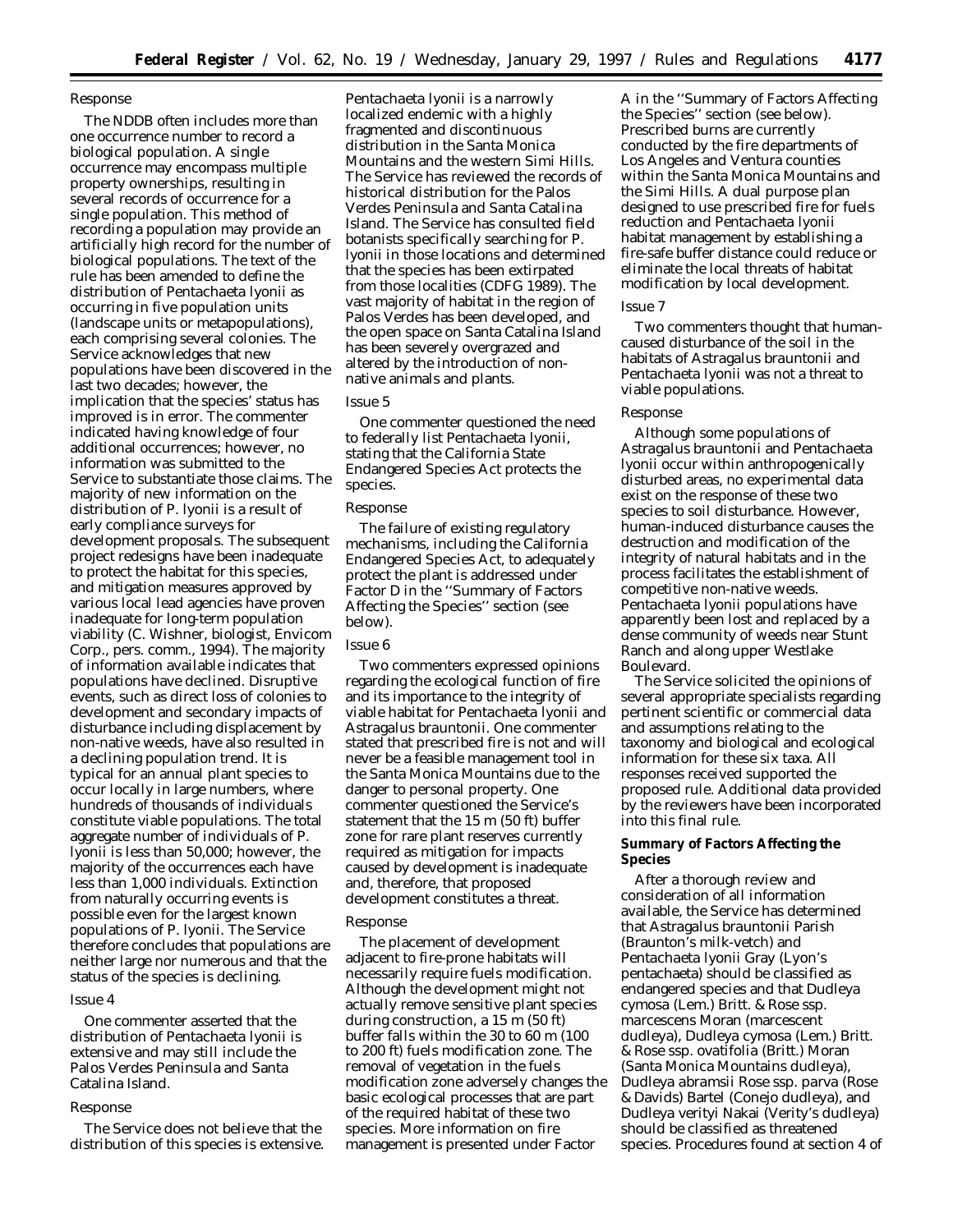the Endangered Species Act (16 U.S.C. 1531) and regulations (50 CFR Part 424) promulgated to implement the listing provisions of the Act were followed. A species may be determined to be an endangered or threatened species due to one or more of the five factors described in section 4(a)(1). These factors and their application to the six plant taxa in this rule are as follows:

### *A. The Present or Threatened Destruction, Modification, or Curtailment of Its Habitat or Range*

Steep terrain typifies the habitat of *Astragalus brauntonii* and, until the recent increase of urban sprawl, it has remained relatively secure. Now that the majority of flat lands have been developed, several populations occupying rugged terrain have been destroyed by urban development. Within the last 15 years, one colony has been extirpated (Monrovia) and two others have incurred significant losses related to development (Santa Ynez Canyon and Simi Hills). Another location has been approved for development by the City of Anaheim (Coal Canyon). There are no known populations that are not facing primary or secondary threats to survival. Only a small portion of the Santa Ynez Canyon population occurs on public lands (DPR) and a portion of the population was bulldozed during fire suppression activities in 1993.

The City of Anaheim has approved a development that will eliminate 50 percent of the population of *Astragalus brauntonii* in the Santa Ana Mountains (C. Spenger, President, Friends of the Tecate Cypress, *in litt.*, 1993). The County of Ventura has approved a development, with mitigation measures, that will eliminate a portion of the habitat for *A. brauntonii* in the Simi Hills. The proposed mitigation efforts are strictly experimental, consisting of the movement of limestone soils to a rare plant reserve with no limestone substrate. The reserve may not be large enough or far enough away from development to allow periodic fires. Additionally, there is no contingency in the event that these efforts fail to establish a long-term viable population of *A. brauntonii.* A previously approved development has destroyed most habitat for this species in Santa Ynez Canyon (S. Goode, pers. comm., 1992). All of the population areas (Simi Hills, Topanga State Park, Monrovia, and the Santa Ana Mountains) have experienced habitat destruction and the remaining habitat is threatened by modification of natural ecological processes.

*Pentachaeta lyonii* continues to be negatively impacted by urban

development. The Lake Eleanor Hills Project has been approved by the City of Westlake Village and will eliminate habitat containing several thousand plants (Joseph Edminston, Executive Director, Santa Monica Mountains Conservancy, *in litt.*, 1991). The Lake Sherwood Golf Course and the Ronald Reagan Presidential Library, both recently approved and developed, have eliminated significant habitat for *Pentachaeta lyonii.* Sites that have been set aside as *ex situ* mitigation areas, with seed and soil transported from *Pentachaeta lyonii* populations destroyed in grading operations for development, have failed to successfully establish viable populations (C. Wishner and J. Bowland, biologist, pers. comms., 1994). The establishment of an *in situ* management area was required as mitigation for the removal of habitat at Lake Sherwood Golf Course that supported over 3,000 *Pentachaeta lyonii* individuals (C. Wishner, *in litt.*, 1994). The site was negatively impacted by changed hydrology, competition with non-native species, loss of habitat for potential pollinators, and elimination of natural fire cycles. There was no buffer zone and it failed to maintain a selfperpetuating population of *P. lyonii.*

Currently only a 15 m (50 ft) buffer for avoidance of rare plant populations is required by local permitting agencies (Ventura County, City of Thousand Oaks). A 15 m (50 ft) buffer zone falls within the 30 to 60 m (100 to 200 ft) fuels modification zone required in California and is usually maintained by disking and mowing. This practice modifies or destroys the habitat characteristics essential to sustaining viable populations of *Pentachaeta lyonii.* Two projects, one with a reported 10,000 individuals, have been designed with *Pentachaeta lyonii* habitat designated as part of the fuels modification zone (P. Lindsey, biologist, Impact Sciences, *in litt.*, 1994). Attempts to avoid or compensate for impacts have produced conditions that are not favorable for the long-term maintenance of the populations.

Portions of populations of *Dudleya cymosa* ssp. *ovatifolia* and *D. abramsii* ssp. *parva* have been extirpated by development in the cities of Agoura Hills, Thousand Oaks, and Westlake Village. The majority of their distribution is on private lands located in a region with increasing development pressures. At least 75 projects are proposed, approved, or under construction within 6.5 km (4 mi) of *Dudleya cymosa* ssp. *ovatifolia* habitat (County of Los Angeles, *in litt.*, 1996). *Dudleya abramsii* ssp. *parva* is also affected by trampling and off-road

vehicle activities on public and private lands. Weed abatement operations along roadsides, which involve scraping with a skiploader, destroyed several hundred individuals of *D. cymosa* ssp. *ovatifolia* and have continued to modify its habitat (T. Thomas, biologist, pers. obs., 1991). *Dudleya verityi* survives on cliff habitats at the base of the Conejo Grade on land zoned for mineral extraction and with existing quarrying operations. The habitat of *Dudleya cymosa* ssp. *marcescens* is used for rock climbing and rappeling, which destroys the moss substrate and individual dudleya plants.

## *B. Overutilization for Commercial, Recreational, Scientific, or Educational Purposes*

Some plant species have become vulnerable to collecting by curiosity seekers as a result of increased publicity following publication of a listing rule. Overutilization is probably not applicable to *Astragalus brauntonii* or *Pentachaeta lyonii.* However, because of the large stature and striking appearance of *Astragalus brauntonii*, it may be vulnerable to casual collection, particularly along firebreaks adjacent to areas used for recreational activities. Virtually all members of the genus *Dudleya* have been subject to collection for horticultural purposes. The four *Dudleya* taxa in this rule have all been collected by professional horticulturalists and probably by amateur collectors and gardeners as well.

### *C. Disease or Predation*

Neither disease nor predation is known to be a factor for any of the six plant taxa in the wild. As part of a program to mitigate the loss of a substantial population of *Pentachaeta lyonii*, plants grown from seed at Rancho Santa Ana Botanic Gardens were severely damaged by a white fly infestation (Orlando Mistretta, Rancho Santa Ana Botanic Garden, pers. comm., 1992).

## *D. The Inadequacy of Existing Regulatory Mechanisms*

The California Fish and Game Commission has listed *Dudleya cymosa* ssp. *marcescens* as rare and *Pentachaeta lyonii* as endangered under the Native Plant Protection Act (NPPA) (Div. 2, chapter 1.5 sec. 1900 *et seq.* of the CDFG Code) and the California Endangered Species Act (CESA) (Div. 3, chapter 1.5 sec. 2050 *et seq.*). *Astragalus brauntonii, Dudleya abramsii* ssp. *parva, Dudleya cymosa* ssp. *ovatifolia,* and *Dudleya verityi* are included on List 1B of the California Native Plant Society's *Inventory* (Skinner and Pavlik 1994),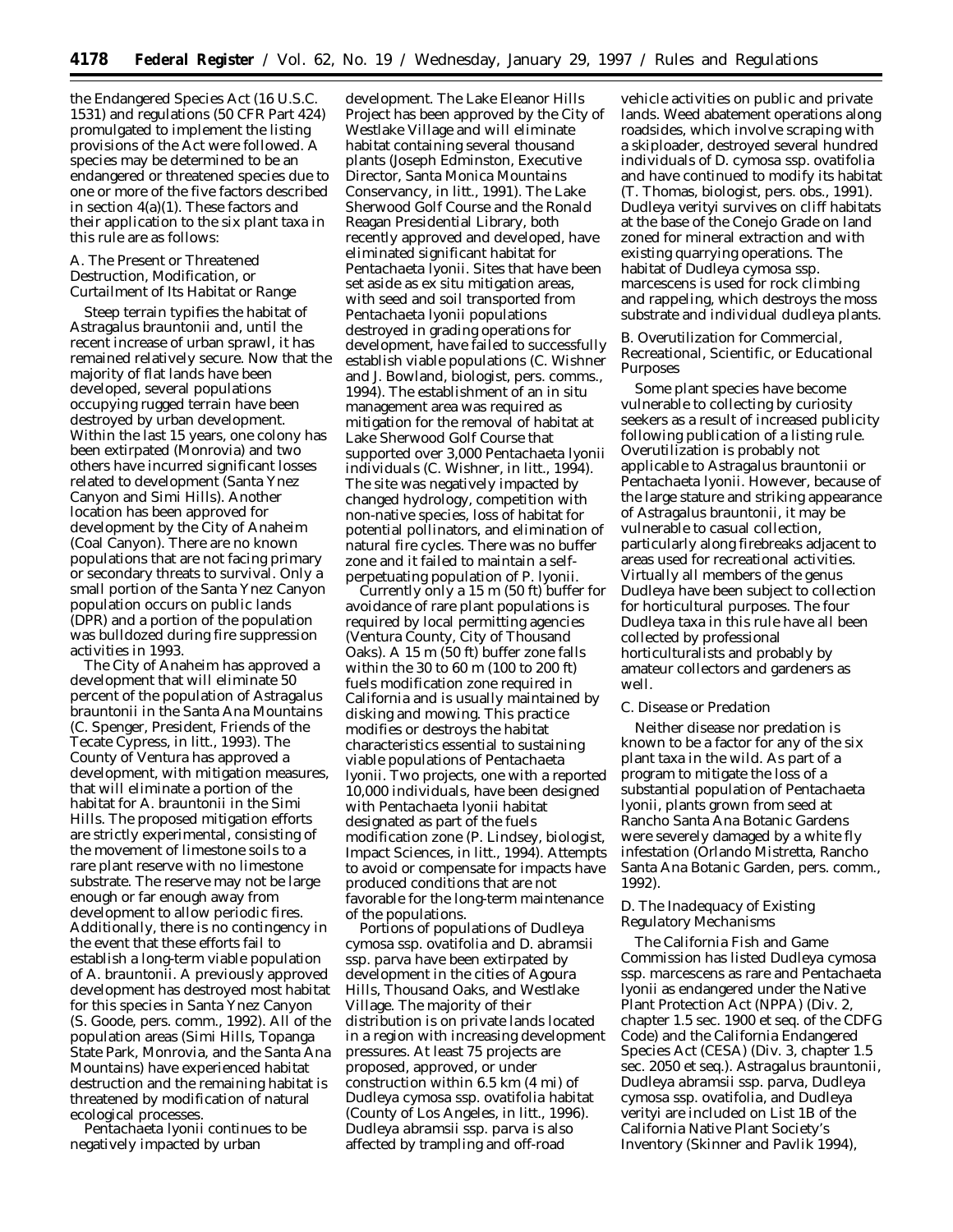indicating that, in accordance with chapter 10 sec. 1901 of the CDFG Code, they are eligible for State listing. Although NPPA and CESA both prohibit the ''take'' of State-listed plants (chapter 10 sec. 1908 and chapter 1.5 sec. 2080), these existing statutes appear inadequate to protect against the taking of such plants via habitat modification or land use change by the landowner. After the CDFG notifies a landowner that a State-listed plant grows on his or her property, the CDFG Code requires only that the landowner notify the agency ''at least 10 days in advance of changing the land use to allow salvage of such plant'' (chapter 10 sec. 1913).

Local lead agencies empowered to uphold and enforce the regulations of the California Environmental Quality Act (CEQA) have made determinations that have or will negatively impact *Pentachaeta lyonii, Astragalus brauntonii, Dudleya abramsii* ssp. *parva* and *Dudleya cymosa* ssp. *ovatifolia.* Mitigation measures used to condition project approvals are essentially experimental and fail to adequately guarantee protection of sustainable populations. Species relocation attempts have failed and project designs have failed to provide an adequate buffer zone around populations to permit longterm viability at those locations (Diane Hickson, biologist, CDFG, *in litt.*, 1994). A mitigation measure approved by Ventura County involves establishing a rare plant reserve for *Astragalus brauntonii* on non-occupied habitat. Limestone soils will be scraped from the destroyed site and placed on the reserve. Because the small reserve is bordered by development, it is unlikely that prescribed fire will be used as a management tool. The *in situ* preserve is a highly altered water tank site that has little natural habitat (Rachael Tierney, biological consultant, *in litt.*, 1990). It is highly doubtful that either measure will support viable populations of *Astragalus brauntonii.*

Many mitigation attempts do not achieve the goal of securing long-term protection for plants (Howald 1993). Three ''protected'' sites were bulldozed since the publication of the proposed rule—one during a fire suppression event in 1993, one during fuelbreak maintenance, and another by earthmoving operations related to the expansion of the Calleguas Municipal Water District Facility.

In 1991, the State of California established the Natural Communities Conservation Plan Program (NCCP), pursuant to the Natural Community Conservation Planning Act. The purpose of the NCCP program is to provide longterm, regional protection of natural

vegetation and wildlife diversity, while allowing appropriate and compatible land development (CDFG 1992). The Southern California Coastal Sage Scrub NCCP Program is the pilot program, and is focused on the coastal sage scrub plant community, although other associated vegetation communities are also being addressed in this ecosystembased planning approach. Prepared under conservation planning guidance for the Coastal Sage Scrub NCCP Program, the Natural Community Conservation Plan/Habitat Conservation Plan was developed for the Central and Coastal Subregion of Orange County, and approved by the Service on July 17, 1996. Two of the six taxa in this rule occur within the planning area for the Central and Coastal Subregional Natural Community Conservation Plan/Habitat Conservation Plan, including one population of *Astragalus brauntonii* and two populations of *Dudleya cymosa* ssp. *ovatifolia.*

Although discussed early in the planning process for the Central and Coastal Subregional Natural Community Conservation Plan/Habitat Conservation Plan, *Astragalus brauntonii* is not considered a ''covered'' species under the plan, because sufficient information regarding the most appropriate protection strategies to adequately conserve the species was not available during the planning process (USFWS, *in litt.*, 1996). Species ''covered'' under the Central and Coastal Subregional Natural Community Conservation Plan/Habitat Conservation Plan have been treated as if they were listed under the Act, and their conservation and management is provided for in the plan. The two occurrences of *A. brauntonii* in Orange County (Gypsum and Coal Canyons in the Santa Ana Mountains) are within the Central/Coastal NCCP Reserve System. Potential habitat of *A. brauntonii* occurs within the North Ranch Policy Plan Area in the Central and Coastal Subregion, which is a specifically designated area where conservation planning has been delayed due to the lack of detailed information on the life history of the species in this area. The Central and Coastal Subregional Natural Community Conservation Plan/Habitat Conservation Plan contains planning policies intended to guide future conservation planning in this area, which will focus on protecting regional biodiversity values and unique and sensitive resources (USFWS, *in litt.*, 1996). Therefore, protection and management of *A. brauntonii* via future preserves and fire management could occur in this area of the subregion. Even if this

population is protected, however, the overall status of the species remains threatened, making its listing appropriate.

*Dudleya cymosa* ssp. *ovatifolia* is a covered species under the plan and the two Orange County populations are conserved. Under an agreement with the participants, CDFG, and the Service, future potential impacts for covered species are considered adequately addressed through the minimization and mitigation measures specified in the Central/Coastal NCCP, including establishment and long-term management of a preserve system. Although the two populations in Orange County are protected from threats (USFWS, *in litt.*, 1996), the majority of the distribution of *D. cymosa* ssp. *ovatifolia,* which is outside Orange County, is not protected and the overall status of the subspecies remains threatened.

While the public agencies that manage lands with occurrences of these and other sensitive plant taxa have a mandate to protect the resources, none of those agencies has specific management plans for the taxa in this rule. Dual mandates for recreation and preservation by the NPS sometimes result in impacts to sensitive resources. For example, in the Rocky Oaks unit of the Santa Monica Mountains National Recreation Area (SMMNRA), equestrian trail use has eliminated subpopulations of *Pentachaeta lyonii.* No monitoring of rare plants is being conducted by the SMMNRA (D. Hickson, *in litt.*, 1994). When the SMMNRA was authorized by Congress in 1978, it was given the authority to comment on projects being proposed within the ''sphere of influence'' of the SMMNRA planning area. However, such comments made by the SMMNRA are not binding upon the project proponent.

Public agencies reviewing requests for large development projects are required by CEQA to conduct surveys of the biological resources of a project site. Sensitive species located during surveys are to be reported to the NDDB, which is maintained by the CDFG's Natural Heritage Division. Occasionally the project proponent considers the information proprietary and the consulting biologists may not report complete information to the NDDB (USFWS 1994). This has the potential to further aggravate the endangerment of those species.

## *E. Other Natural or Manmade Factors Affecting its Continued Existence*

The grasslands of California have been affected by grazing for 200 years, resulting in a type-conversion from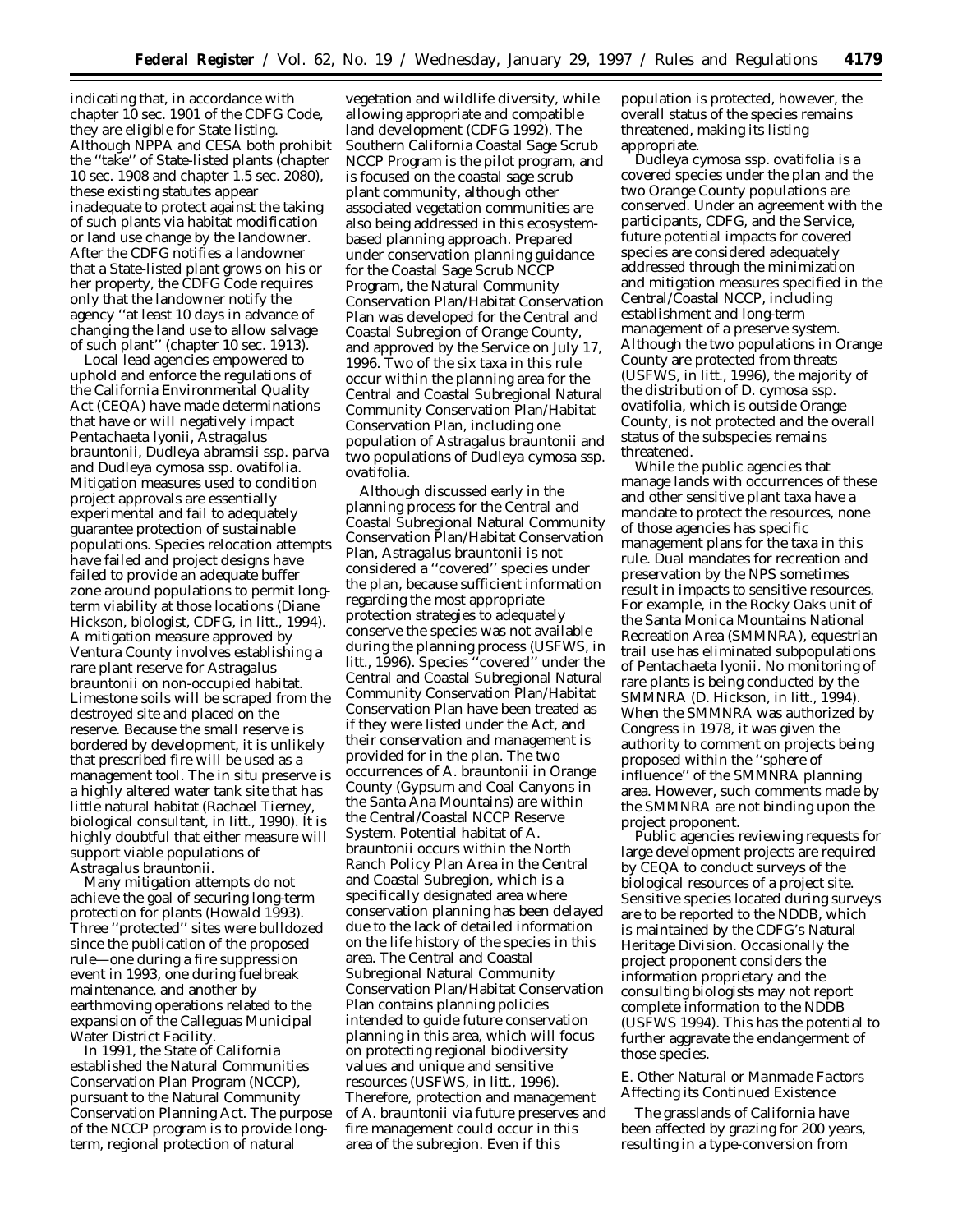native, annual and perennial grass and herb species to aggressive, non-native annual species.

The fire management policy of the last 200 years has been one of fire exclusion, which has disrupted natural processes, causing an imbalance in ecosystem functioning in grasslands, coastal sage scrub, chaparral, and oak woodlands. Most California habitats are highly adapted to periodic fires. The disruption of ecological processes has not been uniform. In interior blocks of large habitat, the reduction of fire frequency (by fire suppression) has resulted in an accumulation of fuels in woody vegetation, making fire intensity and duration more severe. In contrast, wildlands in proximity to urban areas have been subjected to increased fire frequencies. In addition, range management practices have used high fire frequencies to change the vegetation type from shrub to grass (Biswell 1989). Fire frequencies of one to ten years can reduce species diversity by causing the elimination of species dependent on longer periods of time between fires to re-establish seed banks.

The Nature Conservancy has established a preserve to protect habitat for *Cupressus forbesii* (Tecate cypress) and a portion of the local *Astragalus brauntonii* population. However, the fire management required for the protection of the approved developments adjacent to habitat for these species poses a conflict. Varied and controversial fire management policies have been implemented in southern California, generally without any clear understanding of their long-term ecological effects. The emphasis on fire suppression during the last century has had a significant effect on natural fire frequencies, intensities and size. Where fire suppression has been successful, there is a resulting fuel overloading and when an ignition event takes place, the resulting fires are usually intense and large. Fire frequencies close to the urban/wildland interface are often higher, a result of increased arsoncaused ignitions. A vegetation management program was initiated in 1980 when the governor of California approved Senate Bill 1704, entitled ''Prescribed Burning: Brush-Covered Lands'' (Biswell 1989). Current fire management prescriptions, including wet season burns and crush and burn techniques, are questionable management tools for maintenance of sensitive species habitats. When soil and fuel moisture are high, burning intensity may not be sufficient to induce germination; conversely, the crush and burn technique may cause increased intensity and destroy species in the seed

bank (White 1990). The use of prescribed fire as a habitat management tool for *Astragalus brauntonii* and *Pentachaeta lyonii* will be difficult because approved development is situated extremely close to ''protected'' populations (C. Wishner, pers. comm., 1994). Fire suppression activities have resulted in the extirpation of *Astragalus brauntonii* habitat during the Old Topanga fire of 1993 (S. Goode, pers. comm., 1994) and *Pentachaeta lyonii* habitat during the Greenmeadow fire of 1993 (C. Wishner, pers. comm., 1994).

Air pollution impacts to coastal sage scrub have been documented in the Santa Monica Mountains as a threat to the viability and functioning of the habitat (O'Leary 1990). *Niebla ceruchoides*, a small cushion lichen, apparently functions as a nursery for seedling establishment of *Dudleya verityi.* The population of *Niebla* on Conejo Mountain is the largest on the mainland (it is also known from the California Channel Islands). Occurrences of *Niebla* in coastal sage scrub habitats of coastal southern California are being reduced by habitat loss and air pollution (Riefner 1992).

At least two populations of *Pentachaeta lyonii* have been eliminated from the secondary effects of gophertilling of the soil, which facilitates the growth of competitive non-native weeds. Stable populations of *Pentachaeta lyonii* occur in sites that have a crusty soil surface that results in lower spatial competition from nonnative annual grasses. When the crust is broken, the aggressive non-native annual weeds have displaced *Pentachaeta lyonii* (NDDB 1994).

Human-caused disturbances, such as roads, trails, and minor landform alterations, have functioned to provide a zone where the competition from aggressive, non-native annual weeds is reduced, thereby allowing *Pentachaeta lyonii* to grow. This artificial habitat contains a zone of highly compacted soils devoid of vegetation graduating to a zone of high vegetative cover. Between the zones is a narrow strip of habitat of reduced competition where *Pentachaeta lyonii* occasionally occurs. It is not disturbance that is required for viable *Pentachaeta lyonii* habitat, rather it is the reduced competition from nonnative species such as *Avena* spp. (wild oats), *Bromus* spp. (brome grass), and *Centaurea melitensis* (tocalote) (CDFG 1989).

Changes in the intensity of disturbance have eradicated colonies of *Pentachaeta lyonii* on NPS land. A linear habitat alongside a trail supported a small population for several years; however, a significant increase in

equestrian use changed the character of the minor disturbance that foot traffic generated. The soils changed in texture from compacted to powder and the width of the tread increased, eliminating the narrow band of habitat occupied by *Pentachaeta lyonii*. Another colony on the same parkland was significantly reduced by recreational trampling. The colony occurred alongside an artificial pond that was used by swimmers and picnickers who spread blankets and towels over the site. That colony was fenced in 1988 to prevent further impacts, but did not show signs of recovery (CDFG 1989).

*Dudleya cymosa* ssp. *marcescens* is negatively affected at four sites by recreational activities, primarily rock climbing. Plants are uprooted and destroyed by rappeling and boulder climbing activities. In addition, fire has been observed to severely reduce population densities and destroy the moss substrate that *Dudleya cymosa* ssp. *marcescens* requires (M. Dodero, pers. comm., 1992).

By virtue of the limited number of individuals and/or range of the existing populations, at least three (*Astragalus brauntonii, Dudleya abramsii* ssp. *parva, Dudleya verityi*) of the taxa in this rule are threatened with extinction from naturally occurring events. Genetic viability is reduced in small populations, making them vulnerable to extinction by a single human-caused or natural event. The potential for extinction owing to small population size or a highly restricted range is exacerbated by natural causes such as fire, drought, rock slides, or disease.

The Service has carefully assessed the best scientific and commercial information available regarding the past, present, and future threats faced by these taxa in determining to make this final rule. Based on this evaluation, the preferred action is to list *Astragalus brauntonii* and *Pentachaeta lyonii* as endangered, and *Dudleya cymosa* ssp. *marcescens, Dudleya cymosa* ssp. *ovatifolia, Dudleya abramsii* ssp. *parva*, and *Dudleya verityi* as threatened. The six taxa are individually threatened by one or more of the following—habitat alteration and destruction resulting from urban development; recreational activities; alteration of natural fire cycles within the coastal sage scrub, chaparral, grassland, and oak woodland communities; displacement by nonnative weeds; and over-collection. The limited distribution of habitat for certain taxa (e.g., *Dudleya verityi*) and their small population size (e.g., *Astragalus brauntonii*) makes them particularly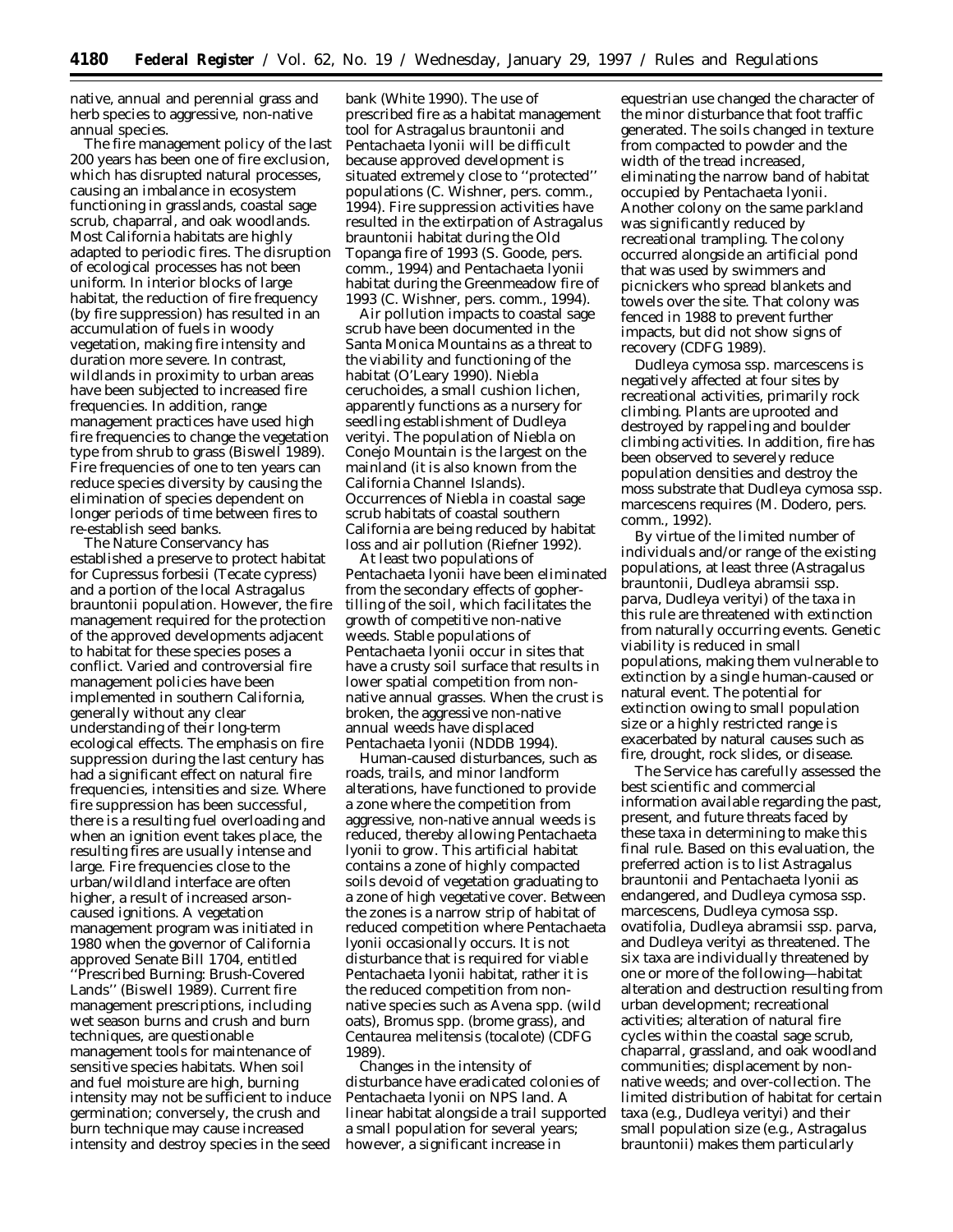vulnerable to extinction from naturally occurring events.

Because *Astragalus brauntonii* and *Pentachaeta lyonii* are in danger of extinction throughout all or a significant portion of their ranges, they meet the definition of endangered as defined in the Act. The Service has determined that threatened status rather than endangered status is appropriate for *Dudleya abramsii* ssp. *parva, D. cymosa* ssp. *marcescens, D. cymosa* ssp. *ovatifolia*, and *D. verityi* because these taxa are restricted to habitats that are somewhat less vulnerable to the threat of development. Certain populations of *D. cymosa* ssp. *marcescens* and *D. cymosa* ssp. *ovatifolia* occurring on lands owned and managed by the DPR are protected from the destruction of habitat by development. However, habitat degradation due to recreational activities such as rock climbing continues. Management activities, such as the establishment of a regional parks system by COSCA, have somewhat reduced the potential for habitat destruction for *D. abramsii* ssp. *parva.* In the case of *D. verityi*, the County of Ventura has produced a study to determine the most feasible portion(s) of Conejo Mountain for acquisition as permanent open space. Despite these management activities, occurrences of these four taxa receive no protection where they occur on private lands and efforts to secure additional protection for certain sites have yet to be achieved. These four taxa appear to be likely to become endangered species within the foreseeable future. Critical habitat is not being proposed for these taxa for reasons discussed in the ''Critical Habitat'' section of this final rule.

#### **Critical Habitat**

Critical habitat is defined in section 3 of the Act as: (i) the specific areas within the geographical area occupied by a species, at the time it is listed in accordance with the Act, on which are found those physical or biological features (I) essential to the conservation of the species and (II) that may require special management considerations or protection and; (ii) specific areas outside the geographical area occupied by a species at the time it is listed, upon the determination that such areas are essential for the conservation of the species. ''Conservation'' means the use of all methods and procedures needed to bring the species to the point at which listing under the Act is no longer necessary.

Section  $4(a)(3)$  of the Act, as amended, and implementing regulations (50 CFR 424.12) require that, to the maximum extent prudent and

determinable, the Secretary designate critical habitat at the time the species is determined to be endangered or threatened. The Service finds that designation of critical habitat would not be prudent for these six plant taxa. Service regulations (50 CFR 424.12(a)(1)) state that designation of critical habitat is not prudent when one or both of the following situations exist—(1) the species is threatened by taking or other human activity, and identification of critical habitat can be expected to increase the degree of threat to the species, or (2) such designation of critical habitat would not be beneficial to the species.

As discussed under Factor A in the ''Summary of Factors Affecting the Species'' section, both *Astragalus brauntonii* and *Pentachaeta lyonii* face numerous anthropogenic threats and these species occur mostly on private land. The publication of precise maps and descriptions of critical habitat in the **Federal Register** would make these plants more vulnerable to incidents of vandalism and, therefore, could contribute to the decline of these species. As discussed under Factor B, *A. brauntonii* and the four *Dudleya* taxa are particularly threatened by overcollection, an activity difficult to regulate and enforce. Taking is only regulated by the Act with respect to plants in cases of (1) removal and reduction to possession of federally listed plants from lands under Federal jurisdiction, or their malicious damage or destruction on such lands; and (2) removal, cutting, digging-up, or damaging or destroying in knowing violation of any State law or regulation, including State criminal trespass law. Publication of critical habitat descriptions and maps would make *A. brauntonii* and the four *Dudleya* taxa more vulnerable to overcollection and taking.

Each of the taxa in this rule is known to occur, at least in part, on privately owned lands. Critical habitat designation provides protection only on Federal lands or on private lands when there is Federal involvement through authorization or funding of, or participation in, a project or activity. The limited number of populations that occur on Federal lands are managed by the NPS, for which management of listed species is a high priority. All Federal and State agencies and local planning agencies involved have been notified of the location and importance of protecting the habitat of these plant taxa. Protection of their habitat will be addressed through the recovery process and through the section 7 consultation process. Section 7(a)(2) of the Act

requires Federal agencies, in consultation with the Service, to ensure that any action authorized, funded, or carried out by such agency, does not jeopardize the continued existence of a federally listed species, or does not destroy or adversely modify designated critical habitat. The taxa in this rule are all confined to small geographic areas and each population is composed of so few individuals that the determinations for jeopardy and adverse modification would be similar. Therefore, designation of critical habitat provides no additional benefit beyond those that these taxa would receive by virtue of their listing as endangered or threatened species and likely would increase the degree of threat from vandalism, collecting, or other human activities. The Service finds that designation of critical habitat for these plants is not prudent at this time.

#### **Available Conservation Measures**

Conservation measures provided to species listed as endangered or threatened under the Endangered Species Act include recognition, recovery actions, requirements for Federal protection, and prohibitions against certain practices. Recognition through listing encourages and results in conservation actions by Federal, State, and private agencies, groups, and individuals. The Act provides for possible land acquisition and cooperation with the states and requires that recovery actions be carried out for all listed species. The protection required of Federal agencies and the prohibitions against certain activities involving listed plants are discussed, in part, below.

Section 7(a) of the Act, as amended, requires Federal agencies to evaluate their actions with respect to any species that is proposed or listed as endangered or threatened and with respect to its critical habitat, if any is being designated. Regulations implementing this interagency cooperation provision of the Act are codified at 50 CFR part 402. Section 7(a)(2) requires Federal agencies to insure that activities they authorize, fund, or carry out are not likely to jeopardize the continued existence of such a species or to destroy or adversely modify its critical habitat. If a Federal action may affect a listed species or its critical habitat, the responsible Federal agency must enter into formal consultation with the Service.

Five of the taxa, *Astragalus brauntonii*, *Dudleya cymosa* ssp. *marcescens*, *D. cymosa* ssp. *ovatifolia*, *D. verityi*, and *Pentachaeta lyonii*, occur within the current boundaries of the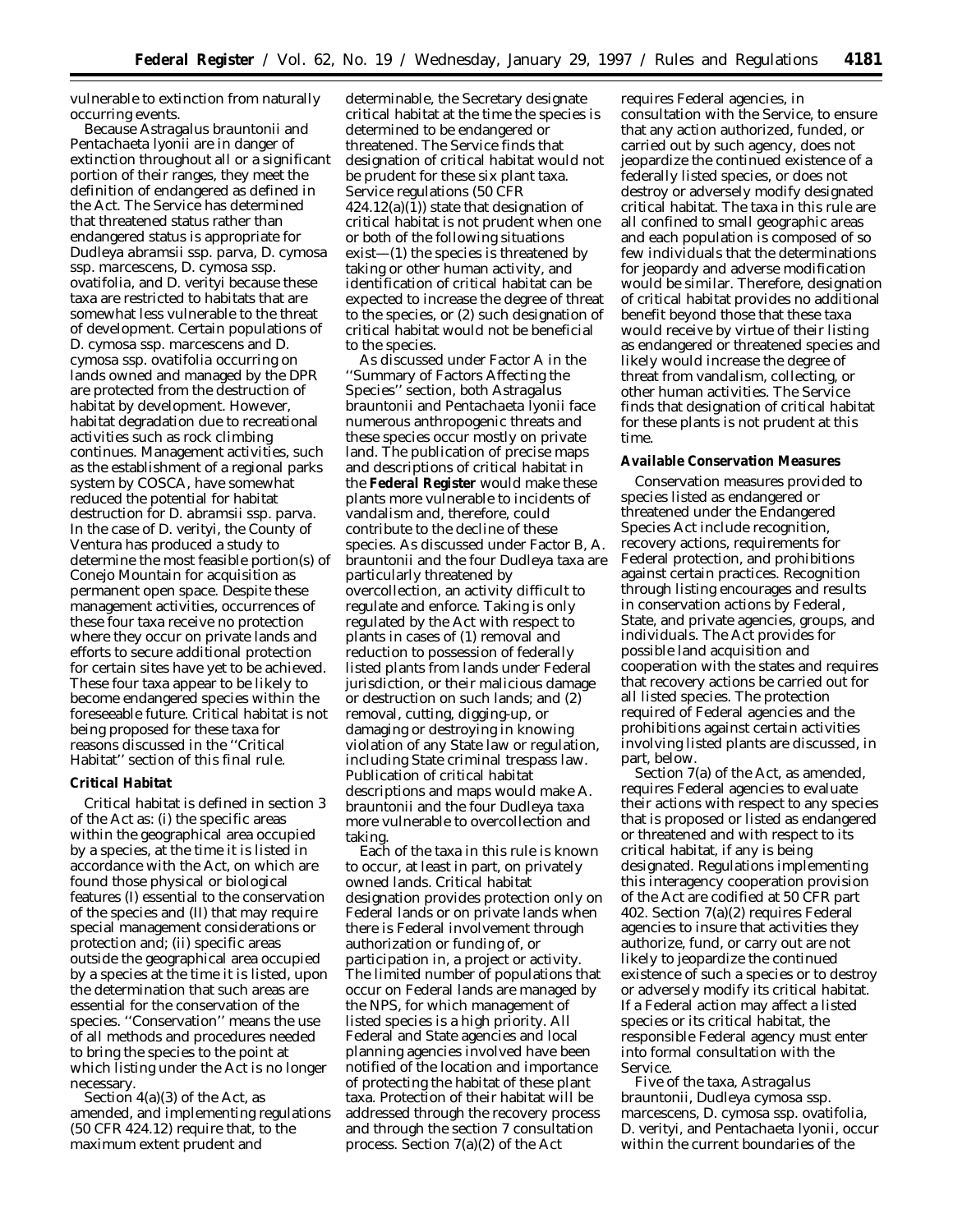SMMNRA. Land acquisition activities for conservation purposes are possible within the SMMNRA boundary and could include unprotected populations of these plant taxa. Activities that could potentially affect these taxa and their habitats on NPS lands are primarily recreational activities including hiking, equestrian use, and rock climbing. Urban development projects occurring on private lands may need permits from Federal agencies, such as section 404 permits from the U.S. Army Corps of Engineers.

The Act and its implementing regulations set forth a series of general prohibitions and exceptions that apply to all threatened and endangered plants. All prohibitions of section 9(a)(2) of the Act, implemented by 50 CFR 17.61 for endangered plants, and 17.71 for threatened plants, apply. These prohibitions, in part, make it illegal for any person subject to the jurisdiction of the United States to import or export, transport in interstate or foreign commerce in the course of a commercial activity, sell or offer for sale in interstate or foreign commerce, or remove and reduce the species to possession from areas under Federal jurisdiction. In addition, for plants listed as endangered, the Act prohibits the malicious damage or destruction on areas under Federal jurisdiction and the removal, cutting, digging up, or damaging or destroying of such plants in knowing violation of any State law or regulation including State criminal trespass law. Section 4(d) of the Act allows for the provision of such protection to threatened species through regulation. This protection may apply to these taxa in the future if regulations are promulgated. Seeds from cultivated specimens of threatened plants are exempt from these provisions provided that their containers are marked ''Of Cultivated Origin.'' Certain exceptions to the prohibitions apply to agents of the Service and State conservation agencies.

It is the policy of the Service to increase public understanding of the prohibited acts that will apply under section 9 of the Act. Four of the taxa in this rule (*Astragalus brauntonii*, *Dudleya cymosa* ssp. *marcescens*, *D. cymosa* ssp. *ovatifolia*, and *Pentachaeta lyonii*) are known to occur on lands under Federal jurisdiction. Collection,

damage, or destruction of these taxa is prohibited without a Federal endangered species permit. Such activities on non-Federal lands would constitute a violation of section 9 if conducted in knowing violation of California State laws, or in violation of a California State criminal trespass law.

All of the *Dudleya* taxa in this rule are of horticultural interest; however, they are not currently known to be in commercial trade. Intrastate commerce (commerce within a State) is not prohibited under the Act. However, interstate and foreign commerce (sale or offering for sale across State or international boundaries) requires a Federal endangered species permit. (Endangered species may be advertised for sale provided the advertisement contains a statement that no sale may be consummated until a permit has been obtained from the Service).

The Act and 50 CFR 17.62, 17.63, and 17.72 also provide for the issuance of permits to carry out otherwise prohibited activities involving endangered or threatened species under certain circumstances. Such permits are available for scientific purposes and to enhance the propagation or survival of the species. For threatened plants, permits are also available for botanical or horticultural exhibition, educational purposes, or special purposes consistent with the purposes of the Act. It is anticipated that few trade permits would ever be sought or issued because the species are not in commercial cultivation or common in the wild. Questions regarding whether specific activities will constitute a violation of section 9 of the Act should be directed to the Assistant Field Supervisor of the Service's Ventura Field Office (see **ADDRESSES** section). Requests for copies of the regulations regarding listed species and inquiries about prohibitions and regulations may be addressed to the U.S. Fish and Wildlife Service, Ecological Services, Endangered Species Permits, 911 NE 11th Avenue, Portland, Oregon 97232–4181 (telephone: 503/ 231–6241; facsimile: 503/231–6243).

#### **National Environmental Policy Act**

The Service has determined that Environmental Assessments and Environmental Impact Statements, as defined under the authority of the

National Environmental Policy Act of 1969, need not be prepared in connection with regulations adopted pursuant to section 4(a) of the Endangered Species Act of 1973, as amended. A notice outlining the Service's reasons for this determination was published in the **Federal Register** on October 25, 1983 (48 FR 49244).

#### **Required Determinations**

The Service has examined this regulation under the Paperwork Reduction Act of 1995 and found it to contain no information collection requirements. This rulemaking was not subject to review by the Office of Managment and Budget under Executive Order 12866.

# **References Cited**

A complete list of all references cited herein is available upon request from the Service's Ventura Field Office (see **ADDRESSES** section).

### **Author**

The primary author of this final rule is Tim Thomas, Ventura Field Office (see **ADDRESSES** section).

### **List of Subjects in 50 CFR Part 17**

Endangered and threatened species, Exports, Imports, Reporting and recordkeeping requirements, and Transportation.

#### **Regulation Promulgation**

Accordingly, part 17, subchapter B of chapter I, title 50 of the Code of Federal Regulations, is amended as set forth below:

# **PART 17—[AMENDED]**

1. The authority citation for part 17 continues to read as follows:

**Authority:** 16 U.S.C. 1361–1407; 16 U.S.C. 1531–1544; 16 U.S.C. 4201–4245; Pub. L. 99– 625, 100 Stat. 3500, unless otherwise noted.

2. Section 17.12(h) is amended by adding the following, in alphabetical order under FLOWERING PLANTS, to the List of Endangered and Threatened Plants to read as follows:

### **§ 17.12 Endangered and threatened plants.**

\* \* \* \* \* (h) \* \* \*

| <b>Species</b>          |                       | Historic range | Family                         | <b>Status</b> | When   | Critical | Special   |
|-------------------------|-----------------------|----------------|--------------------------------|---------------|--------|----------|-----------|
| Scientific name         | Common name           |                |                                |               | listed | habitat  | rules     |
| <b>FLOWERING PLANTS</b> |                       |                |                                |               |        |          |           |
|                         |                       |                |                                |               |        |          |           |
| Astragalus brauntonii   | Braunton's milk-vetch |                | U.S.A. (CA)  Pea (Fabaceae)  E |               | 606    | NA.      | <b>NA</b> |